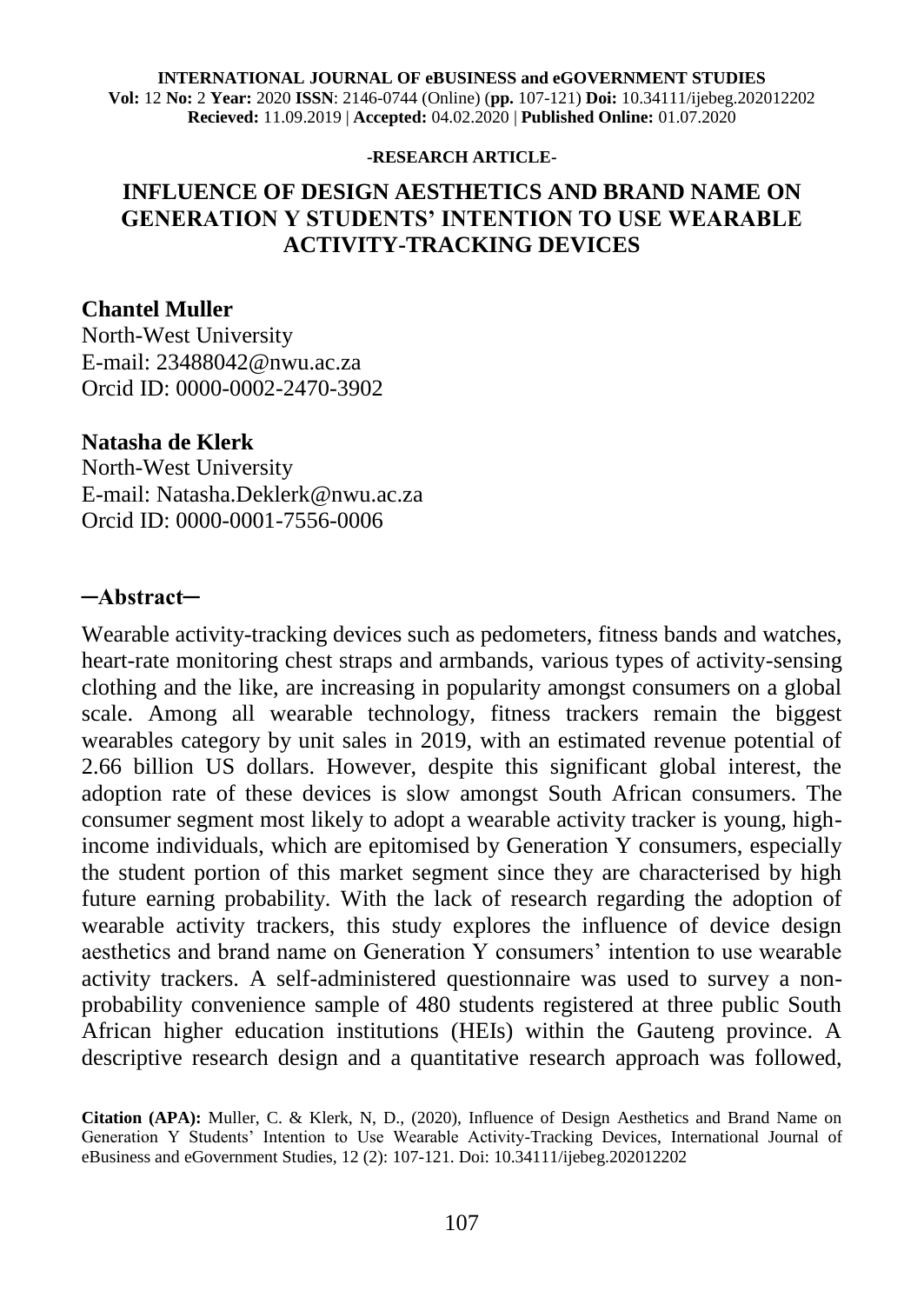where the captured data were analysed using descriptive statistics, correlation analysis, reliability and validity measures and structural equation modelling. The findings indicate that design aesthetics and brand name significantly influence Generation Y students' intention to use wearable activity-tracking devices. A device's design aesthetics as well as brand name are significant in determining Generation Y students' intention to use such tracking devices. As such, retailers and marketers should focus on enhancing design aesthetics and brand awareness of wearable activity-tracking devices when targeting the lucrative Generation Y student market segment.

**Key Words:** Wearable activity-tracking devices, Generation Y students, Intention to use, South Africa

# **JEL Classification: M31, M37, O30**

# **1. INTRODUCTION**

A wearable activity-tracking device, also referred to as a fitness tracker, is an electronic device that can be worn on the body to measure one's fitness-related movement and metrics in real time, whilst being able to connect to a computer or a smart phone through wireless connectivity mediums for the purpose of displaying and tracking the recorded information (Techopedia, 2018). Typically, these devices make use of accelerometers, altimeters, sensors and algorithms to track the number of steps taken, distance travelled, calories burnt (Beckham, 2012), record different sport sessions (Hong, 2015), static or optical heart-rate data (Rettner, 2014), as well as patterns and quality of sleep (Haslam, 2016). Wearable activity-tracking devices pose important health and fitness benefits for the user. The recorded information may be used to enhance lifestyle behaviours, such as becoming more active, as well as adjusting one's diet- and sleep regimen (Maher, Ryan, Ambrosi, & Edney, 2017). Another advantage for users is to share the data with friends by means of textmessaging or on social platforms, such as Endomondo, Strava, Facebook or WhatsApp, where a competitive instinct impels better performance and results in an ego boost, particularly when the device constantly commends the user for achieving daily goals (Nield, 2017). In addition to promoting healthier lifestyles, fitness trackers are used by consumers to make a fashion statement, which drives the significant need for fashionable fitness trackers (Weingus, 2015).

Globally, activity-tracking devices are increasing in popularity amongst consumers, which is evident in the significant size of the global fitness tracker market (Loomba & Khairnar, 2018). Among all wearable technology, fitness trackers remain the biggest wearables category by unit sales in 2019, with an estimated revenue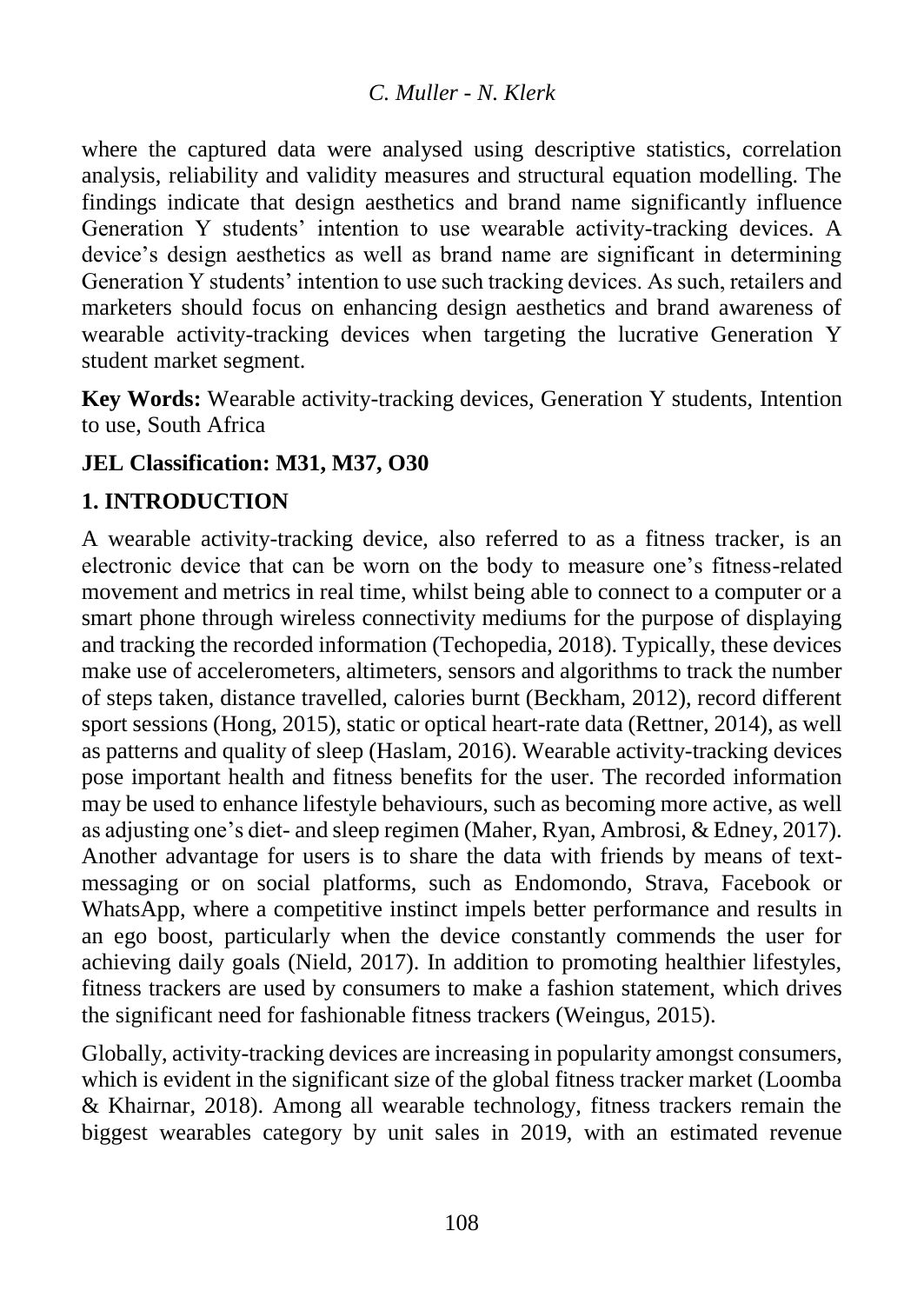potential of 2.66 billion US dollars (CCS Insight, 2019), expected to reach 48.2 billion US dollars by 2023 (P&S Market Research, 2018). The continuous rise in technological innovation, in addition to the increased health consciousness among consumers, is likely to provide even more future growth opportunity for the fitness tracker market (Loomba & Khairnar, 2018). In South Africa, the adoption rate of these devices is slow amongst consumers. Less than 13 percent of South African households owned some form of wearable technology in 2018. However, this number is expected to increase as this technology becomes more widespread and affordable (Business Tech, 2018). The recorded market penetration rate of 3.81 percent for wearable activity-tracking devices in 2017 is expected to increase to 4.83 percent by 2020 (Statista, 2018). Notably, the size and growth of the fitness trackers market, both globally (Loomba & Khairnar, 2018), as well as in South Africa (Business Tech, 2018) is dominated and driven by the youth, labelled as Generation Y (Markert, 2004).

Understanding the Generation Y cohort, which includes individuals born between 1986 and 2005 (Markert, 2004), is essential for marketers and retailers (Smith, 2011). Generation Y is considered the largest consumer segment in the world (Fry, 2015) and is positioned to become the most affluent generation thus far (Cox, Kilgore, Purdy & Sampath, 2008) with a high aggregate spending (Brown, 2015) standing at 20 trillion US dollars in 2014 (Barmann, 2014). Individuals of Generation Y, raised in a media- and information-saturated world, are regarded as the most tech- and internet-savvy generation to date, with significantly high technology adoption rates (Ferguson, 2008) and are viewed by marketers as being fashion conscious (Cassidy & Van Schijndel, 2011), sophisticated and consumption-orientated (Eastman & Liu, 2012). The significant size of the South African Generation Y market segment, which comprised approximately 36 percent of the country's population in 2018 (Statistics South Africa, 2018), makes them important to South African marketers and retailers, including those of activitytracking devices (Valaei & Nikhashemi, 2017). Generation Y members who have engaged in tertiary education are important to marketers and retailers, since higher education is associated with higher future earning potential and higher social standing (Bevan-Dye & Surujlal, 2011). Typically, studies pertaining to university students include individuals between 18 and 24 years (Kumar & Lim, 2008).

Consumer intent is an important behavioural aspect in understanding consumers' behaviour (Ajzen, 1991). Described as the anticipated outcome that precedes planned behaviour (Al-Debei, Al-Lozi & Papazafeiropoulou, 2013), behavioural intention pertains to a consumer's willingness to perform a certain behaviour (Chan & Bishop, 2013). Importantly, an individual's intention to perform a specific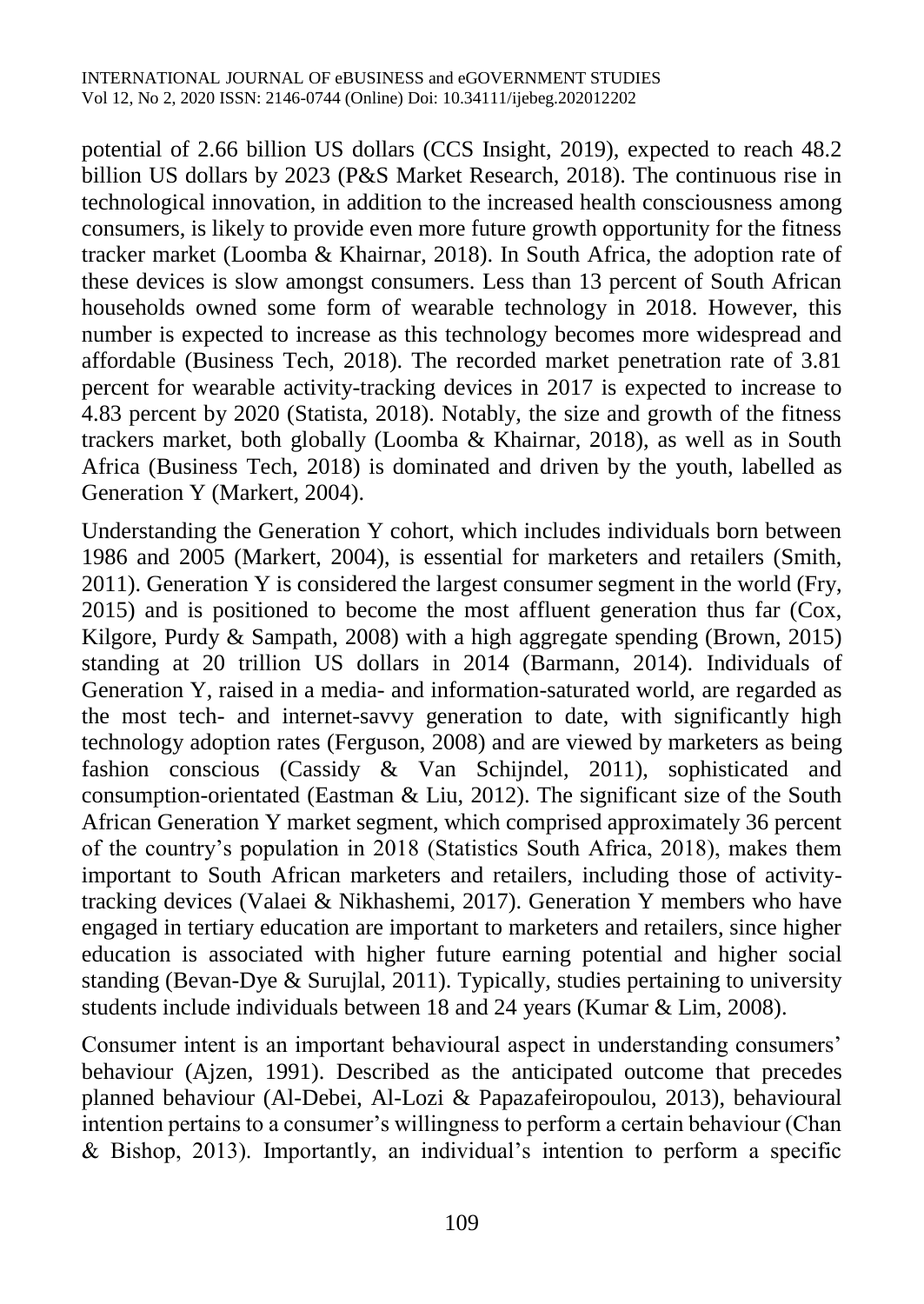behaviour is dependent on the individual's favourable evaluation of performing the behaviour (Ajzen, 1991). Therefore, the higher a consumer's intention is towards using wearable activity-tracking devices, the more likely they will purchase such devices. Studies pertaining to consumers' attitudes and intention to use wearable activity tracking devices (Chin, Johnson, & Schwarz, 2008; Wang, Dacko, & Gad, 2008; Yang, Yu, Zo & Choi, 2016) are limited. Furthermore, while there are studies on the importance of design aesthetics (Jeong, Kim, Park & Choi, 2017) and brand name (Yang *et al*., 2016) and the role they play in influencing consumers' usage intentions of new technologies, there is a lack of research on the influence of these antecedents on Generation Y students' intention to use wearable activity trackers (Pateman, 2015). As such, the purpose of this study was to explore the influence of device design aesthetics and brand name on Generation Y students' intention to use wearable activity trackers.

# **2. FACTORS THAT INFLUENCE INTENTION TO USE WEARABLE ACTIVITY-TRACKING DEVICES**

The marketing literature notes that both a product's design aesthetics (Pateman, 2015) and brand name (Nordquist, 2017) are important tools for differentiating a product from that of its competitors.

Design aesthetics is a key component influencing consumers' product preferences when making purchasing decisions (Schmitt  $\&$  Simonson, 1997), including selecting wearable activity-tracking devices (Pateman, 2015). The aesthetic design of a product appeals to consumers' senses, which influence their product perceptions and decision-making. Therefore, design aesthetics is an essential component of a company's marketing strategy (Schmitt & Simonson, 1997). The word aesthetics relates to the perception by one's senses (Ford, 2009), as derived from the ancient Greek term for perception, namely *aisthesis* and refers to the principles that oversee the nature and appreciation of beauty (Encyclopedia of Art Education, 2017). In a modern view, aesthetics is used to characterise a specific style or design (Ford, 2009) and is an individual's understanding of what is beautiful (Pateman, 2015).

In this study, design aesthetics refers to how wearable activity-tracking devices are perceived to appear overall, with specific reference to the shape, colour and style, measuring the degree to which these devices are perceived to be attractive, stylish, trendy, sleek and sophisticated. A stylish design describes a device that has a high quality appearance (Cambridge Dictionary, 2017), whereas a trendy design is one that is modern and influenced by the most recent fashion or ideas. When referring to an item of clothing or accessory to one's attire, the word sleek is commonly used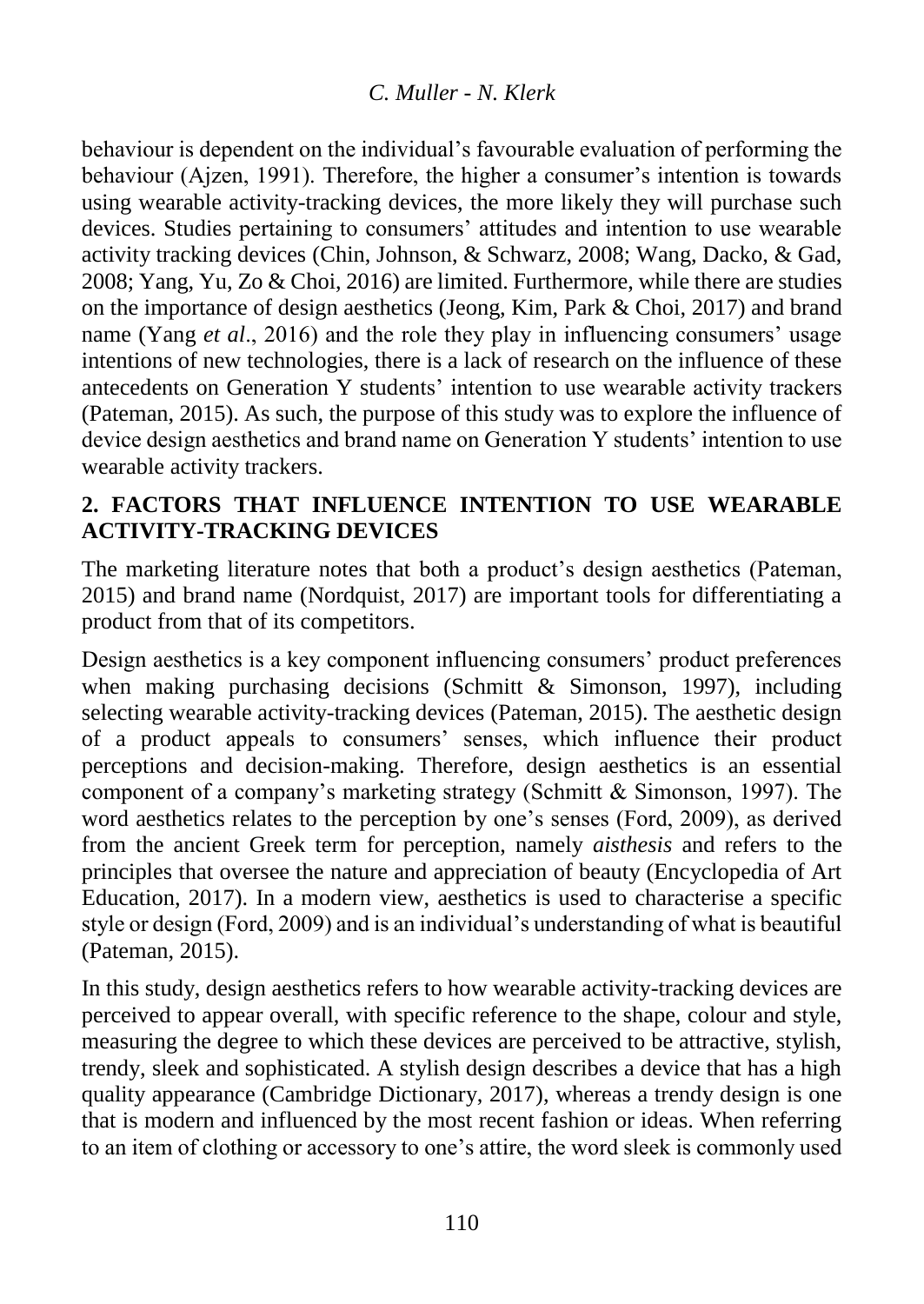and refers to the smoothness of the design as opposed to a more rugged, bulky and striped look and feel (Walter, 2009). A sophisticated design refers to clothes and accessories that are streamlined, refined and tailored, flawlessly fits the user, with clean-cut and invigorating colour combinations (Cox, 2008). Evidently, design aesthetics regarding technological devices, refers to the degree of perceived device attractiveness. For the purpose of this study, design aesthetics is theorised to influence consumers' intention to use wearable activity-tracking devices. It is believed that if the device design aesthetics are perceived to be high, it will have a positive influence on consumers' intention towards using wearable activitytracking devices.

The name or title given to a specific product or service by the manufacturer or organisation is referred to as the brand name. Brand names help consumers to identify and differentiate one product from another and can be protected by a trademark (™) (Nordquist, 2017). According to Yang *et al*. (2016), brand name is a key element when selecting a wearable activity-tracking device, as it reflects the quality of a wearable activity-tracking device and reduces the possible risk often associated with purchasing new technology. Viewed as a social indicator, brand name is widely acknowledged as an important motivating factor in consumer decision-making (Hillenbrand, Alcauter, Cervantes, & Barrios, 2013) and provides a way to both express and increase one's self-image (Yang *et al*., 2016), as well as allow the consumer to identify themselves with the brand and express status and social identification (Del Río, Vázquez & Iglesias, 2001). When faced with uncertainty when evaluating products, brand name is the foremost extrinsic signal consumers use to assist with decision-making (Dawar & Parker, 1994). Moreover, brand name is a crucial determinant of a new products' success. When consumers lack experience with a product, prior experience with known brand names offers them a certain degree of familiarity (Grewal, Krishnan, Baker Borin, 1998). Owing to wearable activity-tracking devices being relatively new in the South African consumer market, it may be assumed that a well-known brand name is essential to the adoption of such devices. Previous research found brand name to be a significant influential factor on consumers' decision making and purchase intention (Grewal *et al*., 1998); hence, it is important to determine the influence of brand name on Generation Y students' intention to use wearable activity trackers.

# **3. METHODOLOGY**

This study used a descriptive research design, following the single cross-sectional approach.

# **3.1. Sampling method**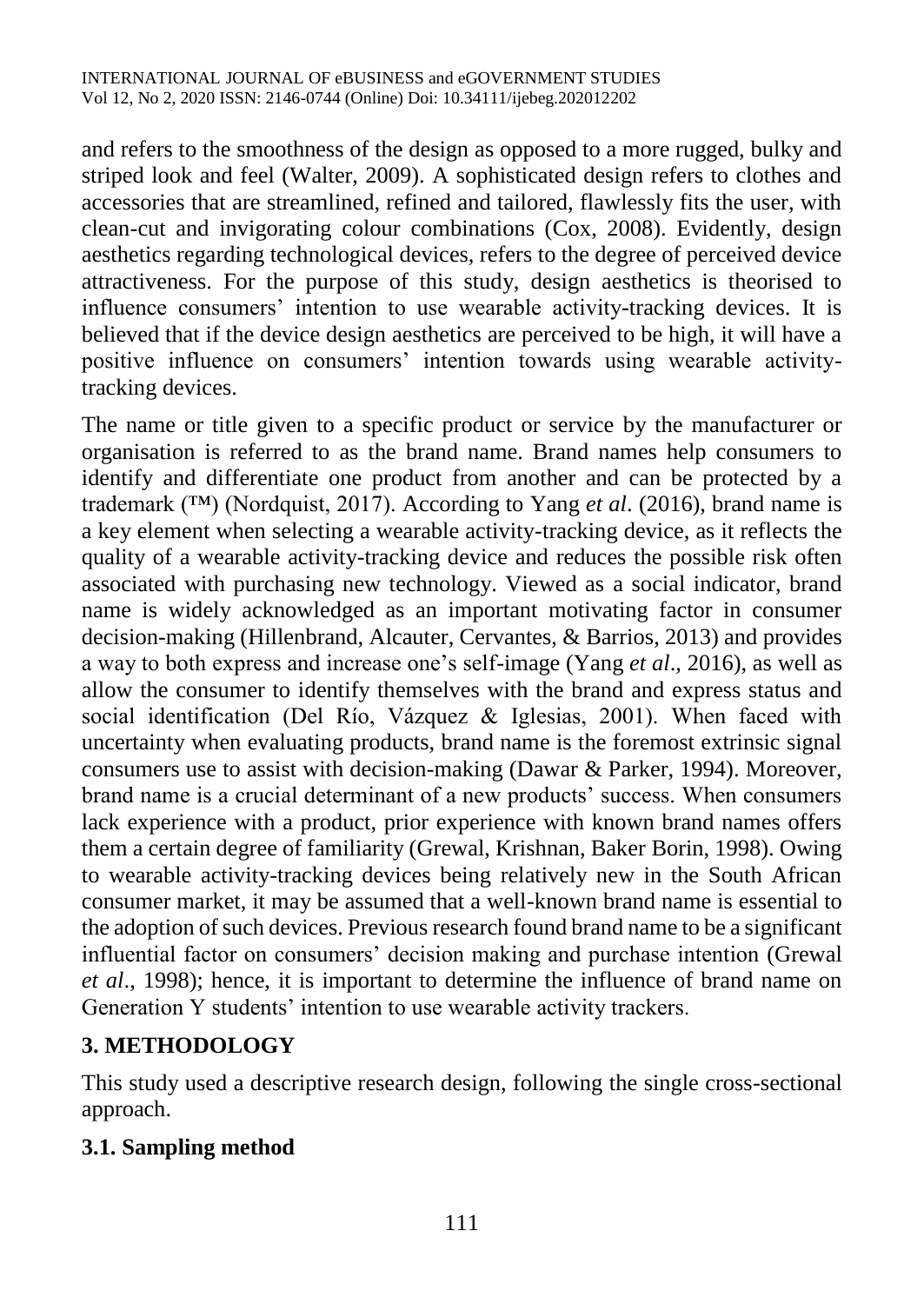The target population for the study was defined as Generation Y university students aged between 18 and 24 years, registered at public South African higher education institutions (HEIs). From the initial sampling frame comprising the 26 registered South African public HEIs (Business Tech, 2015), three campuses located in the Gauteng province were selected, using judgement sampling. Thereafter, following the mall-intercept approach, a non-probability convenience sample of 600 students was drawn (200 per institution).

### **3.2. Research instrument and data collection**

To collect the required data, a structured self-administered survey questionnaire was used. This survey questionnaire comprised a section requesting the completion of the sample participants' demographic information as well as a section to which participants had to respond to scaled questions based on previously published studies. Design aesthetics (five items) was measured using the attractiveness scale adapted from Nelson, Verhagen and Noordzij (2016); whereas, the three-item brand name scale was adapted from Yang *et al*. (2016). Generation Y students' intention to use wearable activity-tracking devices (three items) was measured by adapting the scale of Kim and Shin (2015). All scaled responses were measured on a sixpoint Likert scale, ranging from strongly disagree (1) to strongly agree (6). After permission was solicited from lecturers at each of the three HEI campuses, questionnaires were distributed to those lecturers' students for voluntary completion. The captured data were analysed using the IBM Statistical Package for Social Sciences (SPSS) and AMOS, Version 25 for Windows.

# **4. RESULTS**

Of the 600 questionnaires distributed, 480 usable questionnaires were returned, resulting in a response rate of 80 percent. A description of the sample participants is outlined in Table 1.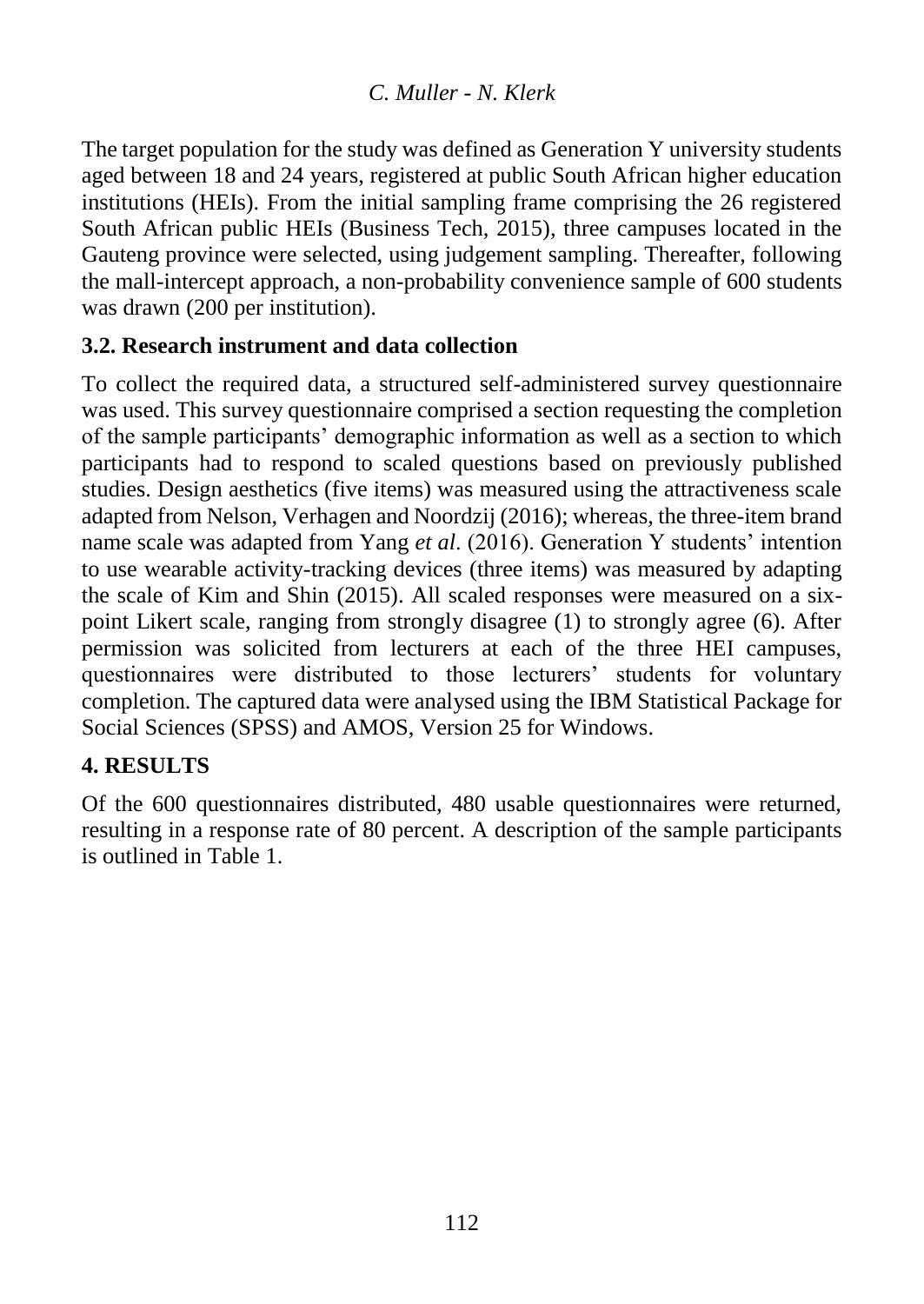| Gender  | $\frac{0}{0}$ | Age | $\frac{6}{9}$ | <b>Province</b> | $\%$     | <b>Institution</b> | $\%$ |
|---------|---------------|-----|---------------|-----------------|----------|--------------------|------|
| Male    | 40.2          | 18  | 20.6          | Eastern Cape    | 4.0      | Traditional        | 37.5 |
| Female  | 59.4          | 19  | 27.9          | Free State      | 6.7      | Technology         | 37.3 |
| Missing | 0.4           | 20  | 17.7          | Gauteng         | 52.3     | Comprehensive      | 25.2 |
|         |               | 21  | 17.3          | Kwazulu-Natal   | 4.4      |                    |      |
|         |               | 22  | 9.0           | Limpopo         | 17.5     |                    |      |
|         |               | 23  | 5.0           | Mpumalanga      | 7.7      |                    |      |
|         |               | 24  | 2.5           | North West      | 6.5      |                    |      |
|         |               |     |               | Northern Cape   | $\theta$ |                    |      |
|         |               |     |               | Western Cape    | 0.6      |                    |      |
|         |               |     |               | Missing         | 0.4      |                    |      |

**Table 1: Sample description**

The sample included participants from eight of South Africa's nine provinces, with no participants that originated from the Northern Cape and participants from each of the seven age categories in the target population. The sample included more female than male participants. Descriptive statistics and reliability coefficients were computed, as well as Pearson's product-moment correlation coefficients for each pair of constructs. Table 2 presents these results.

| <b>Constructs</b>                                       | <b>Means</b> | <b>Standard</b> | <b>Cronbach</b> |          | F2       |  |
|---------------------------------------------------------|--------------|-----------------|-----------------|----------|----------|--|
|                                                         |              | deviations      | alpha values    |          |          |  |
| Design aesthetics                                       | 4.34         | 0.96            | 0.831           |          |          |  |
| Brand name                                              | 4.69         | 1.10            | 0.841           | $0.178*$ |          |  |
| Intention to use                                        | 4.77         | 1.18            | 0.934           | $0.322*$ | $0.349*$ |  |
| *Statistically significant at $p \le 0.01$ (two-tailed) |              |                 |                 |          |          |  |

**Table 2: Descriptive statistics, reliability analysis and correlation coefficients**

As evident from Table 2, all Cronbach's alpha values were above the satisfactory minimum level of 0.70 (Zikmund & Babin, 2013), thereby indicting acceptable internal consistency reliability. Mean values above 3.5 recorded on a six-point Likert-type scale indicate that Generation Y students intend to use wearable activity-tracking devices in the near future (mean  $= 4.77$ ) and that the device's brand name (mean  $= 4.69$ ) and design aesthetics (mean  $= 4.34$ ) are both integral factors when selecting such devices. Furthermore, as presented in Table 2, the computed correlation coefficients indicate statistically significant (*p*≤0.01) and positive relationships between each of the pairs of constructs, suggesting nomological validity (Hair, Black, Babin & Anderson, 2019). Additionally, there were no multicollinearity concerns since the collinearity diagnostics delivered a tolerance value of 0.968 for both independent factors and an average variance inflation factor (VIF) of 1.03. This indicates no issues of multicollinearity since higher tolerance values (Hair *et al.*, 2019) and a VIF below 10 (Burns & Bush, 2014) indicate a small degree of multicollinearity. The lack of multicollinearity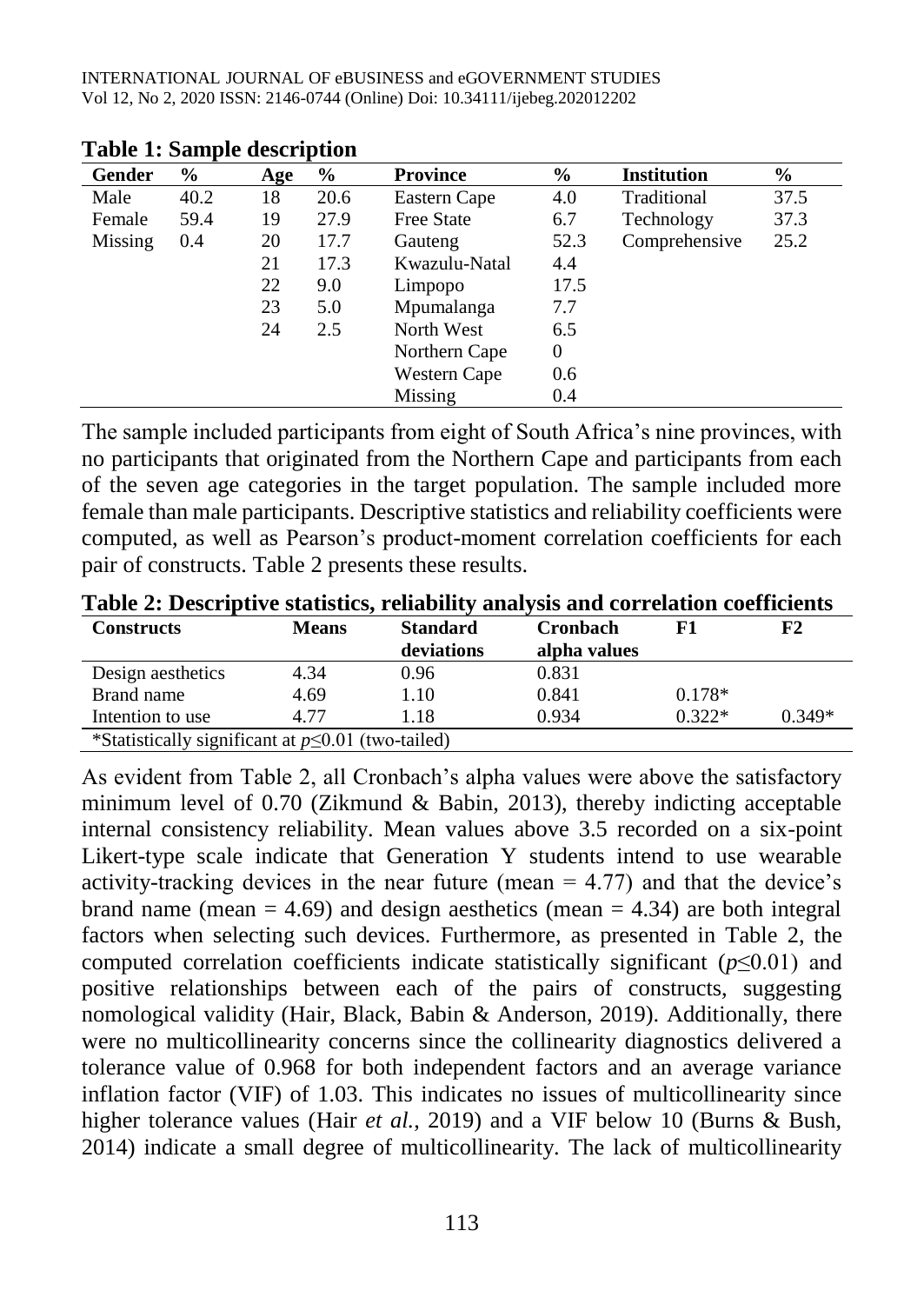concerns combined with the nomological validity of the measurement theory allowed for structural equation modelling to be performed.

A three-factor measurement model was specified for confirmatory factor analysis comprising design aesthetics (five items), brand name (three items) and intention to use wearable activity-tracking devices (three items). The first loading on each of the three factors was fixed at 1.0 for model identification purposes. As a result, there were 66 distinct sample moments and 25 distinct parameters to be estimated, leaving 41 degrees of freedom (df) based on an over-identified model. A chi-square value of 145.44 was produced with a probability level equivalent to 0.001. The model was inspected for any problematic estimates including standardised factor loadings either above 1.0 or below -1.0 as well as negative error variance values, construct reliability (CR) values, the average variance extracted (AVE) and the squared root of the AVE ( $\sqrt{AVE}$ ) – all of which were calculated to assess the construct reliability and convergent validity of the measurement model (Hair *et al.*, 2019). These findings are illustrated in Table 3.

| <b>Constructs</b>      | loading<br><b>Standard</b>    | Error variance                | CR   | <b>AVE</b>                    | $\sqrt{\text{AVE}}$ |
|------------------------|-------------------------------|-------------------------------|------|-------------------------------|---------------------|
|                        | estimates                     | estimates                     |      |                               |                     |
| Design aesthetics (F1) | 0.73                          | 0.54                          | 0.83 | 0.50                          | 0.71                |
|                        | 0.82                          | 0.68                          |      |                               |                     |
|                        | 0.70                          | 0.49                          |      |                               |                     |
|                        | 0.66                          | 0.44                          |      |                               |                     |
|                        | 0.59                          | 0.35                          |      |                               |                     |
| Brand name (F2)        | 0.83                          | 0.69                          | 0.85 | 0.65                          | 081                 |
|                        | 0.88                          | 0.78                          |      |                               |                     |
|                        | 0.69                          | 0.48                          |      |                               |                     |
| Intention to use (F3)  | 0.90                          | 0.80                          | 0.93 | 0.82                          | 0.91                |
|                        | 0.92                          | 0.86                          |      |                               |                     |
|                        | 0.90                          | 0.81                          |      |                               |                     |
| Correlations           | $F1 \leftrightarrow F2: 0.20$ | $F1 \leftrightarrow F3: 0.37$ |      | $F2 \leftrightarrow F3: 0.39$ |                     |

| <b>Table 3: Measurement model estimates</b> |  |
|---------------------------------------------|--|
|---------------------------------------------|--|

As indicated in Table 3, there were no problematic estimates and statistically significant relationships ( $p \le 0.001$ ) were calculated between each of the pairs of factors. Moreover, the CR values above 0.70 demonstrate composite reliability (Malhotra, 2010). Standardised factor loadings above 0.50 and AVE values equal to or above 0.50 infer convergent validity, while the fact that the square root of each of the AVE values exceeds the correlation coefficients gives evidence of discriminant validity (Hair *et al.*, 2019). The model fit was determined by assessing the chi-square, the standardised root mean residual (SRMR), the root mean square of approximation (RMSEA), the goodness of fit index (GFI), the incremental fit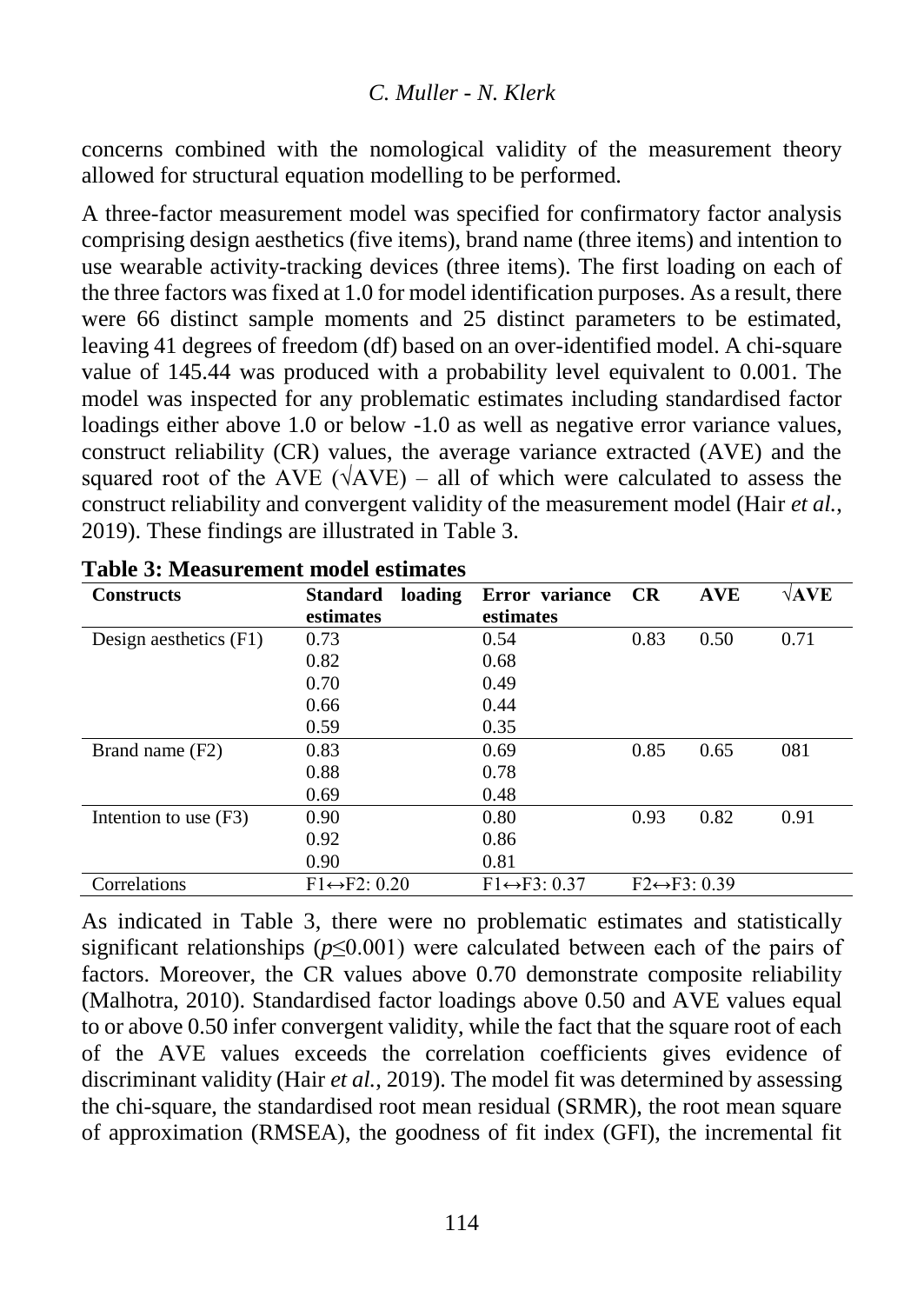index (IFI), the Tucker-Lewis index (TLI) and the comparative fit index (CFI). A good fit is indicated by a non-significant chi-square value with GFI, IFI, TLI and CFI values exceeding 0.9 (preferably above 0.95) as well as a small SRMR and RMSEA values of 0.08 or less (Hooper, Coughlan, & Mullen, 2008). Despite a significant chi-square statistic  $[(145.44 (df = 41, p < 0.000)]$ , the measurement model returned acceptable fit indices of  $SRMR = 0.04$ ,  $RMSEA = 0.073$ ,  $GFI = 0.95$ , IFI  $= 0.96$ , TLI  $= 0.95$  and CFI  $= 0.96$ . Based on this measurement model, a structural model was constructed and tested. Table 4 shows the estimated standardised regression coefficients.

| <b>Paths</b>                                                                          |           | <b>Unstandardised</b> | <b>Estimate</b> | D-     | <b>Results</b> |
|---------------------------------------------------------------------------------------|-----------|-----------------------|-----------------|--------|----------------|
|                                                                                       |           |                       |                 | values |                |
| Design aesthetics $\rightarrow$ Intention to<br>use                                   | 0.31      | 0.37                  | 0.098           | 0.001  | Significant    |
| Brand name $\rightarrow$ Intention to use                                             | 0.32 0.34 |                       | 0.106           | 0.001  | Significant    |
| $\beta$ : beta coefficient; SE: standard error; p: two-tailed statisical significance |           |                       |                 |        |                |

**Table 4: Standardised regression coefficients for the structural paths**

Whilst the structural model returned a significant chi-square value  $[(145.44 \text{ (df=4)},$  $p<0.000$ ], the model returned acceptable fit indices. The values comprised SRMR  $= 0.04$ , RMSEA  $= 0.073$ , GFI  $= 0.95$ , IFI  $= 0.96$ , TLI  $= 0.95$  and CFI  $= 0.96$ . Table 4 further indicates that both the paths tested were statistically significant (*p*≤0.01). Design aesthetics (β = 0.31, *p*<0.001) and brand name (β = 0.32, *p*<0.001) have a statistically significant positive influence on intention to use wearable activitytracking devices. The squared multiple correlation coefficient for intention to use is 0.24, demonstrating that design aesthetics and brand name collectively explain 24 percent of the variance in Generation Y students' intention to use wearable activity trackers. There is a possibility that other factors might contribute in explaining Generation Y students' intention to use such devices.

# **5. DISCUSSION**

This study aimed to determine the influence of design aesthetics and brand name on Generation Y students' intention to use wearable activity-tracking devices. Similar to previous studies that emphasise the importance of both variables (Dehghani, 2018; Hernández & Küster, 2012; Grewal *et al*., 1998), the findings of this study indicate that design aesthetics and brand name have a significant influence on consumer's intention towards wearable activity trackers. Despite the known importance of the influence of brand name and design aesthetics on consumer behaviour, this study is the first to link this importance to a largely underresearched industry, namely wearable activity-tracking devices. This study established that a device's brand name significantly influences this cohort's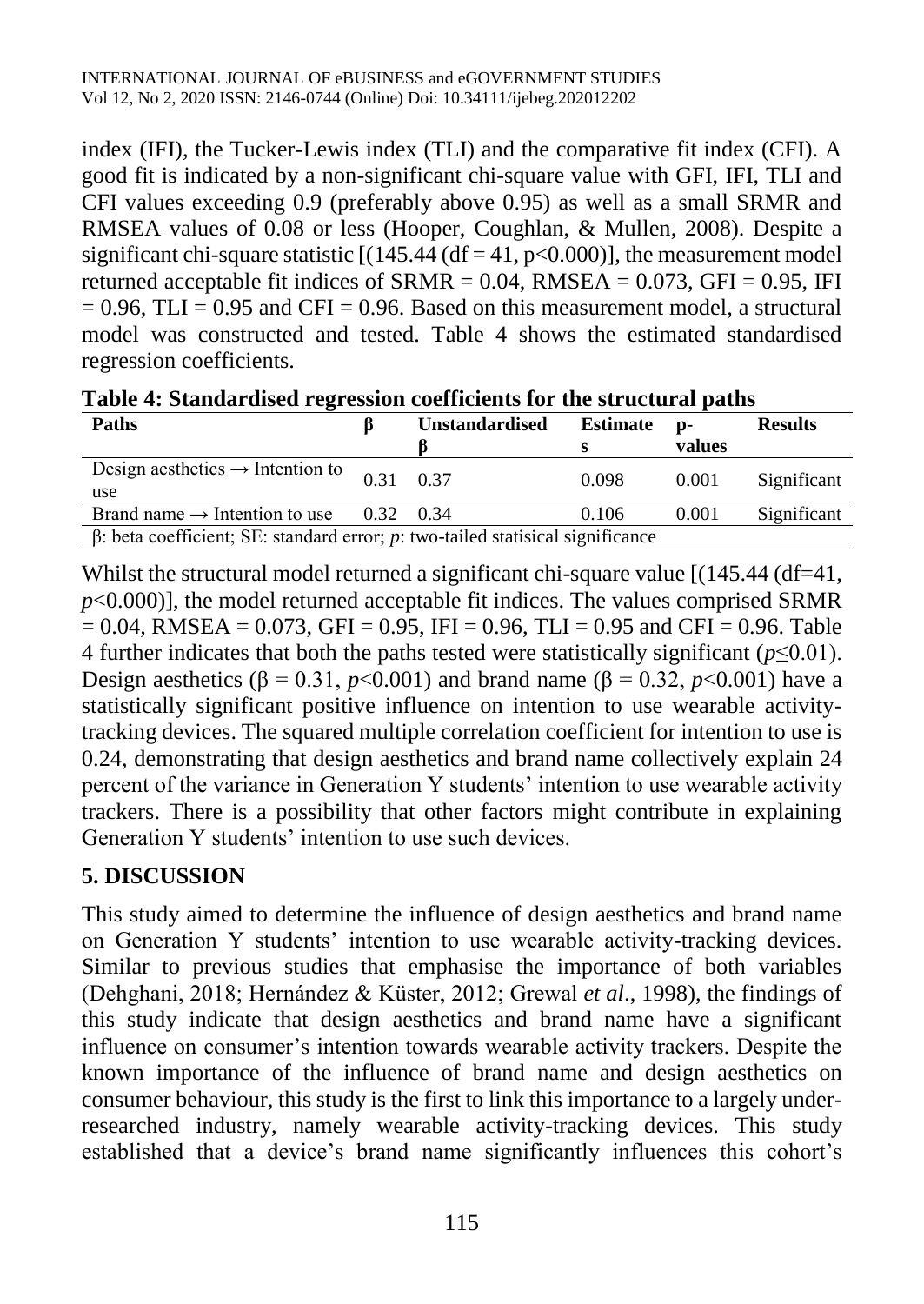intention to use wearable activity-tracking devices. This suggests that a reliable brand name is a key factor to consider when choosing a device and reflects the quality of a wearable activity-tracking device. Moreover, there appears to be less risk of being disappointed when purchasing a device with a reliable brand name. As such, a wearable activity-tracking device with a reliable brand name, that is attractive, stylish-looking, trendy, sleek and sophisticated in design, will influence Generation Y students' intention to use such devices in the near future.

To this end, wearable activity-tracking device manufacturers, especially well established and popular international companies, should note that the devices' design aesthetics and the brand name are vital to South African Generation Y students' intention to adopt such devices and they should consider the above design aesthetic factors when designing and manufacturing new devices to appeal to this lucrative segment. Both local and international device manufacturers, retail outlets and e-commerce sites, together with their marketing managers, should continuously monitor this cohorts' intention to use and subsequently purchase wearable activitytracking devices. These entities should continue to influence this Generation's intention to use wearable activity-tracking devices by manufacturing a device that matches the needs of these consumers and constantly introducing new and innovative models. Further initiatives include offering these devices on a trial basis, implementing alternative payment methods and payment terms, such as on an interest-free basis and continuously advocating the benefits of using these devices. These efforts might encourage large-scale acquisition of wearable activity-tracking devices among the target population based on their proven intent.

Like most studies, several limitations can be identified in this study. First, nonprobability convenience sampling was employed, therefore caution should be taken in generalising the results to the target population. Secondly, the study used a single cross-sectional research design, which merely provides a snapshot in time. Future research, in the form of a longitudinal study, would provide valuable information concerning any changes in Generation Y students' intentions towards using wearable activity-tracking devices.

# **6. CONCLUSION**

Increasing the adoption rates of wearable activity-tracking devices among South African consumers, subsequently leading to an economical boost, depends largely on consumers' acceptance of these technologies as well as the continuous efforts of device manufacturers, retailers and e-commerce sites to market these devices to the target population. The model empirically tested in this study concludes that design aesthetics and brand name are crucial factors that influence Generation Y students'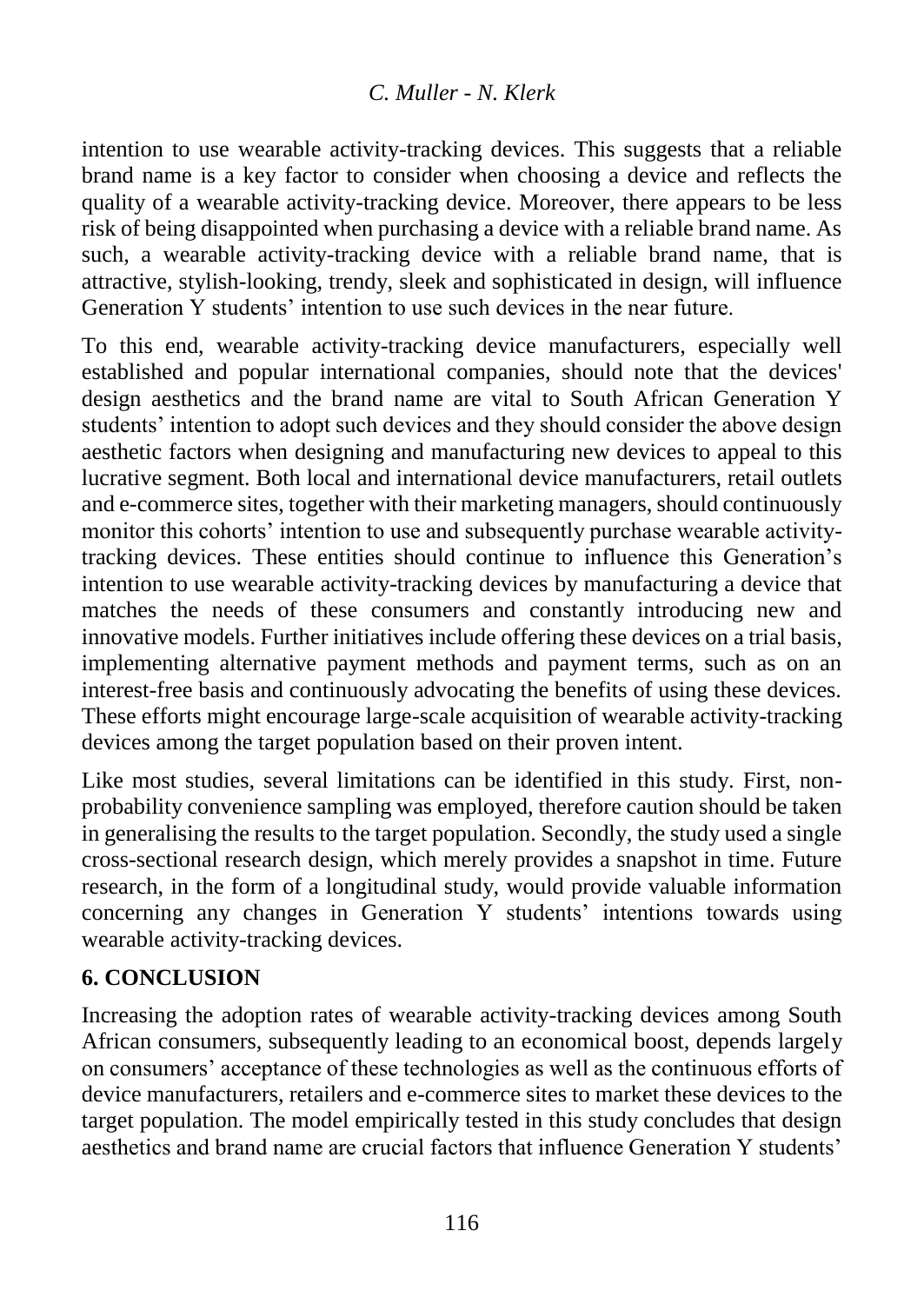intention to use wearable activity-tracking devices. The marketing managers of wearable activity-tracking device manufacturers, especially well established and popular international companies, retailers as well as e-commerce sites in South Africa and abroad, can use these findings to better comprehend Generation Y students' wearable activity-tracking device intent and subsequent usage and formulate efficient, targeted strategies to increase the usage of these devices amongst this lucrative target population.

### **REFERENCES**

Ajzen, I. (1991). The theory of planned behavior. *Organizational Behavior and Human Decision Processes*, 50(2), 179-211.

Al-Debei, M.M., Al-Lozi, E. & Papazafeiropoulou, A. (2013). Why people keep coming back to Facebook: Explaining and predicting continuance participation from an extended theory of planned behaviour perspective. *Decision Supports Systems*, 55, 43-54.

Barmann, K. (2014). *Purchasing power of women*. https://fona.com/resourcecenter/blog-purchasing-power-women Accessed 2019/07/10.

Beckham, J. (2012). *Fitness Trackers use Psychology to Motivate Couch Potatoes*. https://www.wired.com/2012/04/fitness-tracker-psychology/ Accessed 2016/11/10.

Bevan-Dye, A.L. & Surujlal, J. (2011). Attitudes towards materialism in sport and materialism tendencies amongst Black Generation Y students. *African Journal for Physical, Health Education, Recreation and Dance*, *Supplement*, 1(1), 43-55.

Brown, G. (2015). *Millennials and Their \$1 Trillion Buying Power. Total Youth Research.* http://www.totalyouthresearch.com//millennials-buying-power/ Accessed 2016/07/30.

Burns, A.C. & Bush, R.F. (2014). Marketing Research. 7th ed. Essex, England: Pearson Education.

Business Tech (2015). *Here are South Africa's 26 Universities*. https://businesstech.co.za/news/general/101412/here-are-south-africas-26 universities/ Accessed 2017/03/25.

Business Tech (2018). *South Africa Expected to be the Next Big Market for Smartwatches and Fitness Trackers*. [https://businesstech.co.za/news/mobile/243043/south-africa-expected-to-be-the](https://businesstech.co.za/news/mobile/243043/south-africa-expected-to-be-the-next-big-market-for-smartwatches-and-fitness-trackers/)[next-big-market-for-smartwatches-and-fitness-trackers/](https://businesstech.co.za/news/mobile/243043/south-africa-expected-to-be-the-next-big-market-for-smartwatches-and-fitness-trackers/) Accessed 2019/07/15.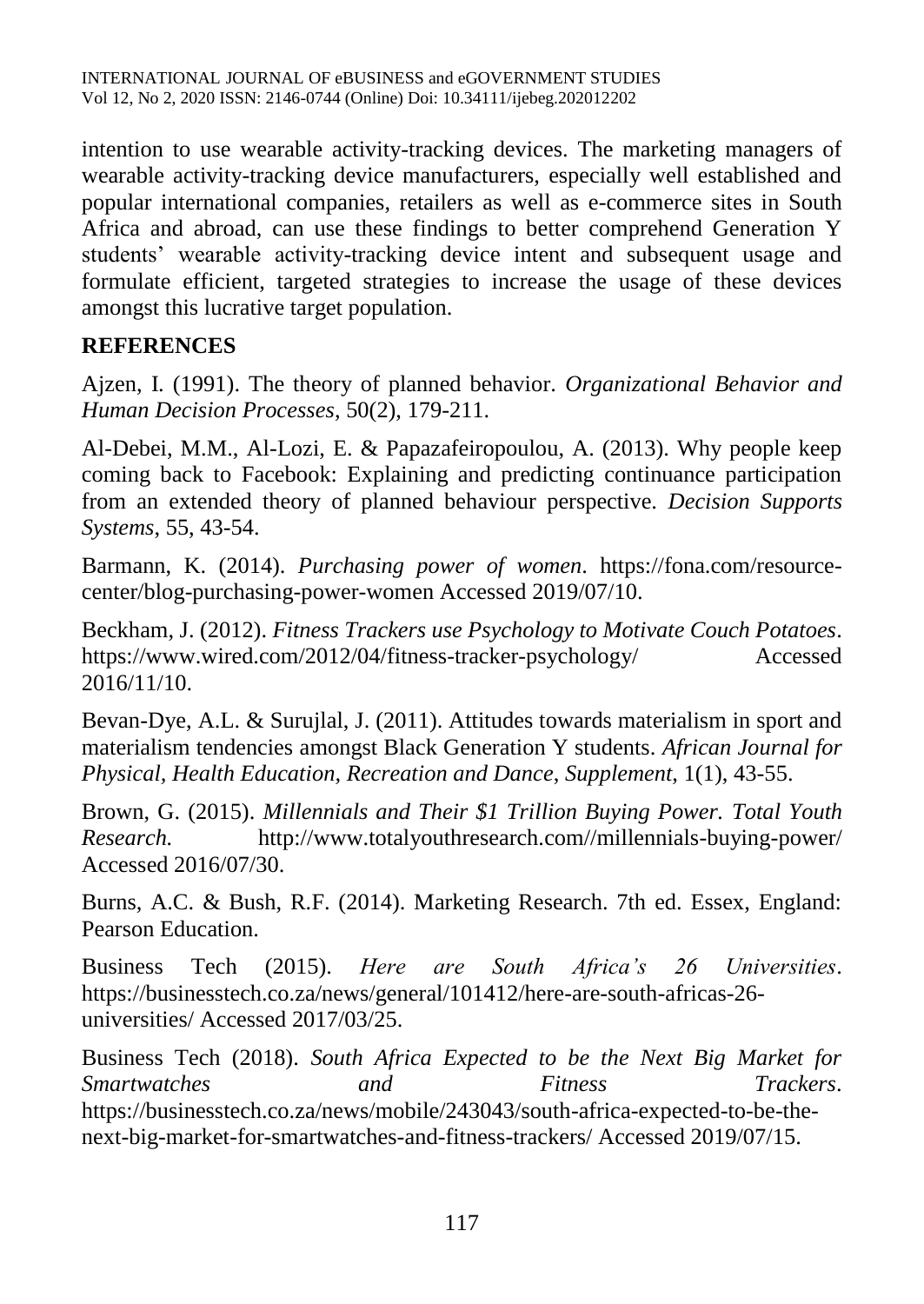Cambridge Dictionary (2017). *Stylish*. http://dictionary.cambridge.org/dictionary/english/stylish Accessed 2017/06/05.

Cassidy, T.D. & Van Schijndel, H. (2011). Youth identity ownership from a fashion marketing perspective. *Journal of Fashion Marketing Management,* 15(2), 163- 177.

Chan, L. & Bishop, B. (2013). A moral basis for recycling: Extending the theory of planned behaviour. *Journal of Environmental Psychology*, 36(4), 96-102.

Chin, W.W., Johnson, N. & Schwarz, A. (2008). A fast form approach to measuring technology acceptance and other constructs. *MIS Quarterly*, 32(4), 687-703.

Cox, A. (2008). *Sophisticated Style*. https://youlookfab.com/2008/09/18/sophisticated-style/ Accessed 2017/06/06.

Cox, D., Kilgore, T.L., Purdy, T. & Sampath, R. (2008). *Catalysts for Change: The Implications of Gen Y Consumers for Banks*. http://www.deloitte.com/assets/Dcom-Shared%20Assets/Documents/us\_fsi\_ GenY\_Consumers\_april08.pdf Accessed 2014/01/25.

CCS Insight (2019). *Wearables Market to Be Worth \$25 Billion by 2019: CCS Insight Releases Latest Wearables Forecast*. https://www.ccsinsight.com/press/company-news/2332-wearables-market-to-beworth-25-billion-by-2019-reveals-ccs-insight/ Accessed 2019/05/16.

Dawar, N. & Parker, P. (1994). Marketing universals: consumers' use of brand name, price, physical appearance, and retail reputation as signals of product quality. *Journal of Marketing*, 58(2), 81-95.

Dehghani, M. (2018). Exploring the motivational factors on continuous usage intention of smartwatches among actual users. *Behaviour and Information Technology,* 32(2), 145-158.

Del Río, A.B., Vázquez, R. & Iglesias, V. (2001). The role of the brand name in obtaining differential advantages. *Journal of Product and Brand Management*, 10(7), 452-465.

Eastman, J.K. & Liu, J. (2012). The impact of generational cohorts on status consumption: an exploratory look at generational cohort and demographics on status consumption. *Journal of Consumer Marketing,* 29(2), 93-102.

Encyclopedia of Art Education (2017). *Aesthetics: Definition and Meaning*. http://www.visual-arts-cork.com/definitions/aesthetics.htm Accessed 2017/06/07.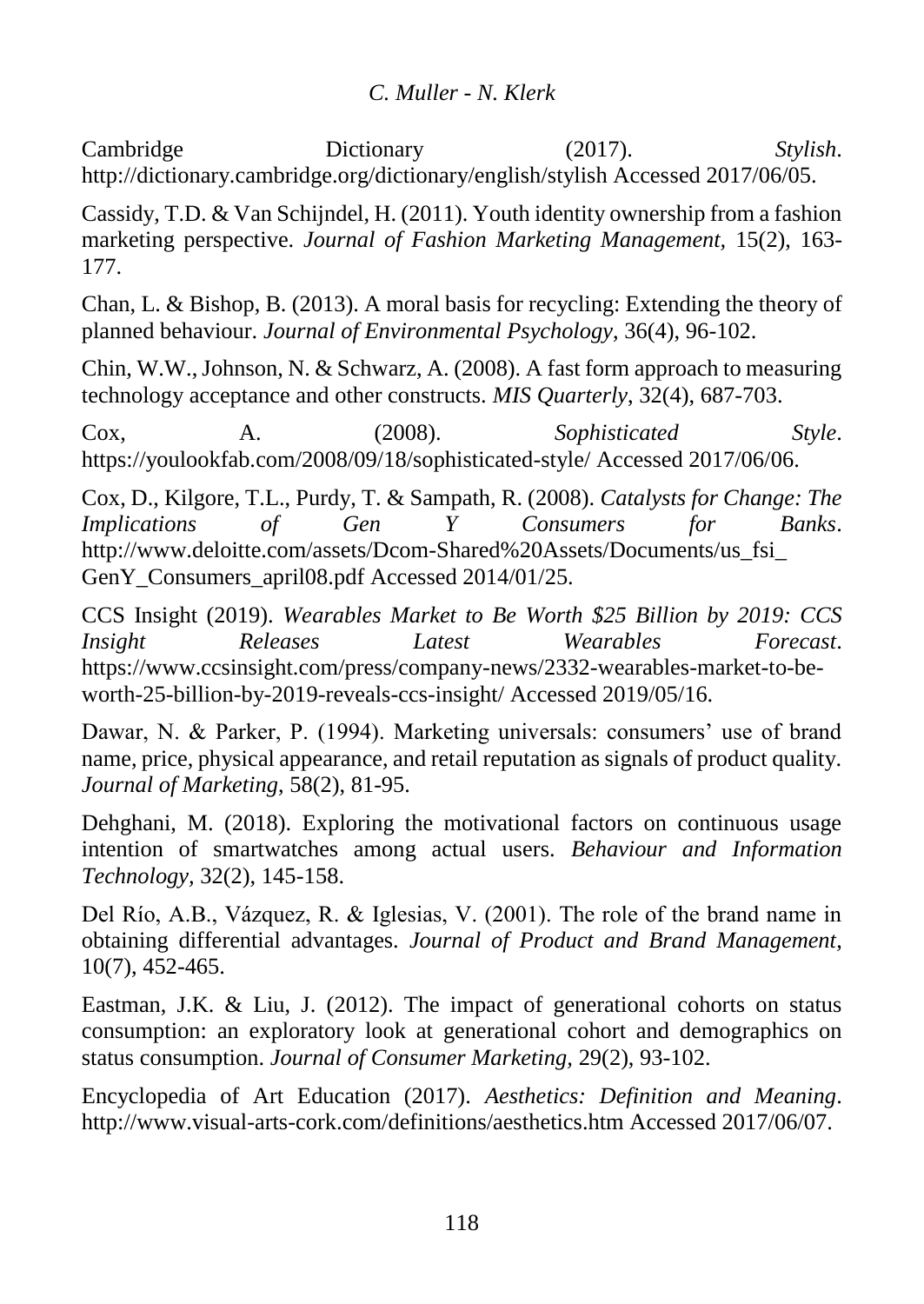INTERNATIONAL JOURNAL OF eBUSINESS and eGOVERNMENT STUDIES Vol 12, No 2, 2020 ISSN: 2146-0744 (Online) Doi: 10.34111/ijebeg.202012202

Ferguson, T. (2008). *Gen Y is Setting the Tech Agenda*. http://www.bloomberg. com/bw/stories/2008-07-30/gen-y-is-setting-the-tech-agendabusinessweekbusiness-news-stock-market-and-financial-advice Accessed 2016/11/07.

Ford, P. (2009). *What is Aesthetics*? http://paulford.com/a/what-is-aesthetics/ Accessed 2017/06/06.

Fry, R. (2015). *This Year, Millennials will Overtake Baby Boomers*. Pew Research Center. http://www.pewresearch.org/fact-tank/2015/01/16/this-year-millennialswill-overtake-baby-boomers/ Accessed 2015/09/23.

Grewal, D., Krishnan, R., Baker, J. & Borin, N. (1998). The effect of store name, brand name and price discounts on consumers' evaluations and purchase intentions. *Journal of Retailing*, 74, 331-352.

Hair, J.F., Black, W.C., Babin, B.J. & Anderson, R.E. (2010). Multivariate Data Analysis: A Global Perspective. 7th ed. Upper Saddle River, NJ: Pearson.

Haslam, C. (2016). *Counting Sleep: The Best Sleep Tracker and Monitors*. https://www.wareable.com/withings/best-sleep-trackers-and-monitors Accessed 2016/11/06

Hernández, A. & Küster, I. (2012). Brand impact on purchasing intention. An approach in virtual social networks channels. *Economics and Business Letters*, 1(2), 1-9.

Hillenbrand, P., Alcauter, S., Cervantes, J. & Barrios, F. (2013). Better branding: Brand names can influence consumer choice. *Journal of Product and Brand Management*, 22(4), 300-308. (Abstract)

Hong, S-K. (2015). An explorative study of the features of activity trackers as IoT based wearable devices. *Journal of Internet Computing and Services*, 16(5), 93-98.

Hooper, D., Coughlan, J. & Mullen, M.R. (2008). Structural equation modelling: Guidelines for determining model fit. *The Electronic Journal of Business Research Methods*, 6(1), 53-60

Jeong, S.C., Kim, S.-H., Park, J.Y. & Choi, B. (2016). Domain-specific innovativeness and new product adoption: A case of wearable devices. *Telematics and Informatics*, 1-14.

Kim, K.J. & Shin, D. (2015). An acceptance model for smart watches. *Internet Research*, 25(4), 527-541.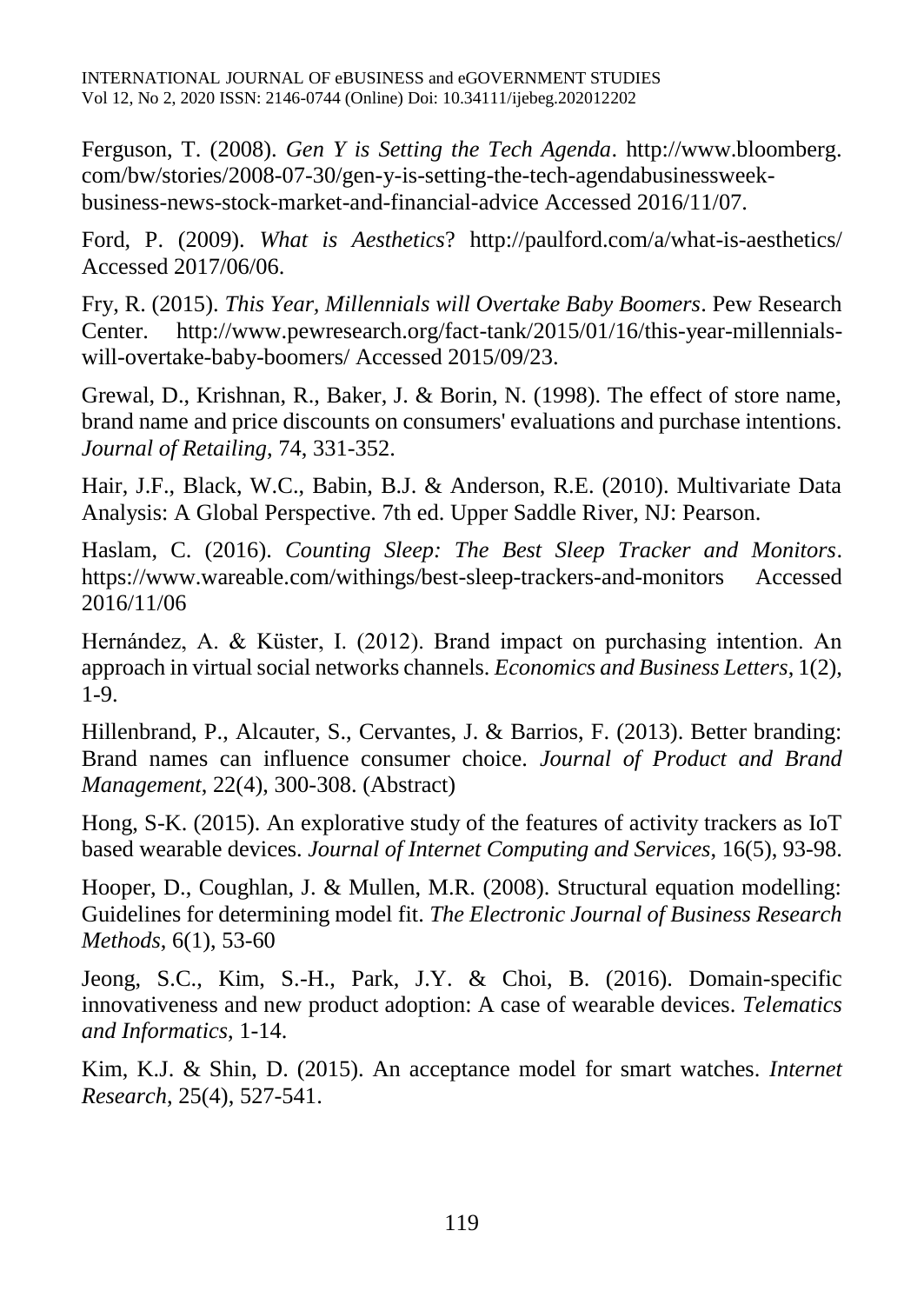Kumar, A. & Lim, H. (2008). Age differences in mobile service perceptions: comparison of Generation Y and baby boomers. *Journal of Services Marketing*, 22(7), 568-577.

Loomba, S. & Khairnar, A. (2018). *Fitness Tracker Market: Opportunities and Forecasts 2017-2023*. [https://www.alliedmarketresearch.com/fitness-tracker](https://www.alliedmarketresearch.com/fitness-tracker-market)[market](https://www.alliedmarketresearch.com/fitness-tracker-market) Accessed 2019/07/15.

Maher, C., Ryan, J., Ambrosi, C. & Edney, S. (2017). Users' experiences of wearable activity trackers: a cross-sectional study, *BMC Public Health*, 17, 1-8

Malhotra, N.K. (2010). Marketing Research: An Applied Orientation. 6th ed. Upper Saddle River, NJ: Prentice Hall.

Markert, J. (2004). Demographics of age: generational and cohort confusion. *Journal of Current Issues and Research in Advertising*, 26(2), 11-25.

Nelson, E.C., Verhagen, T. & Noordzij, M.L. (2016). Health empowerment through activity trackers: an empirical smart wristband study. *Computers in Human Behaviour*, 6(2), 364-374.

Nield, D. (2017). *How to Do More with Your Fitness Tracker: Harvest that Activity Data.* https://www.popsci.com/do-more-with-fitness-tracker-data Accessed 2018/06/10.

Nordquist, R. (2017). *Brand Name*. https://www.thoughtco.com/what-is-brandname-1689036 Accessed 2017/06/27.

Pateman, M.G. (2015). The Design and Aesthetics of Wearable Activity Trackers. Masters Dissertation. London: University College.

P&S Market Research (2018). *Wearable Fitness Trackers Market to Reach \$48.2 Billion by 2023.* https://www.globenewswire.com/news-release/2018/03/28/ 1454453/0/en/Wearable-Fitness-Trackers-Market-to-Reach-48-2-Billion-by-2023- P-S-Market-Research.html Accessed 2019/07/12.

Rettner, R. (2014). *How well do fitness trackers monitor heart rate?*  <http://www.livescience.com/44170-fitness-tracker-heart-rate-monitors.html> Accessed 2016/11/06

Schmitt, B. & Simonson, A. (1997). Marketing aesthetics: The strategic management of brands, identity, and image. New York: Free Press

Smith, K.T. (2011). Digital marketing strategies that Millennials find appealing, motivating, or just annoying. *Journal of Strategic Marketing*, 19(6), 489-499.